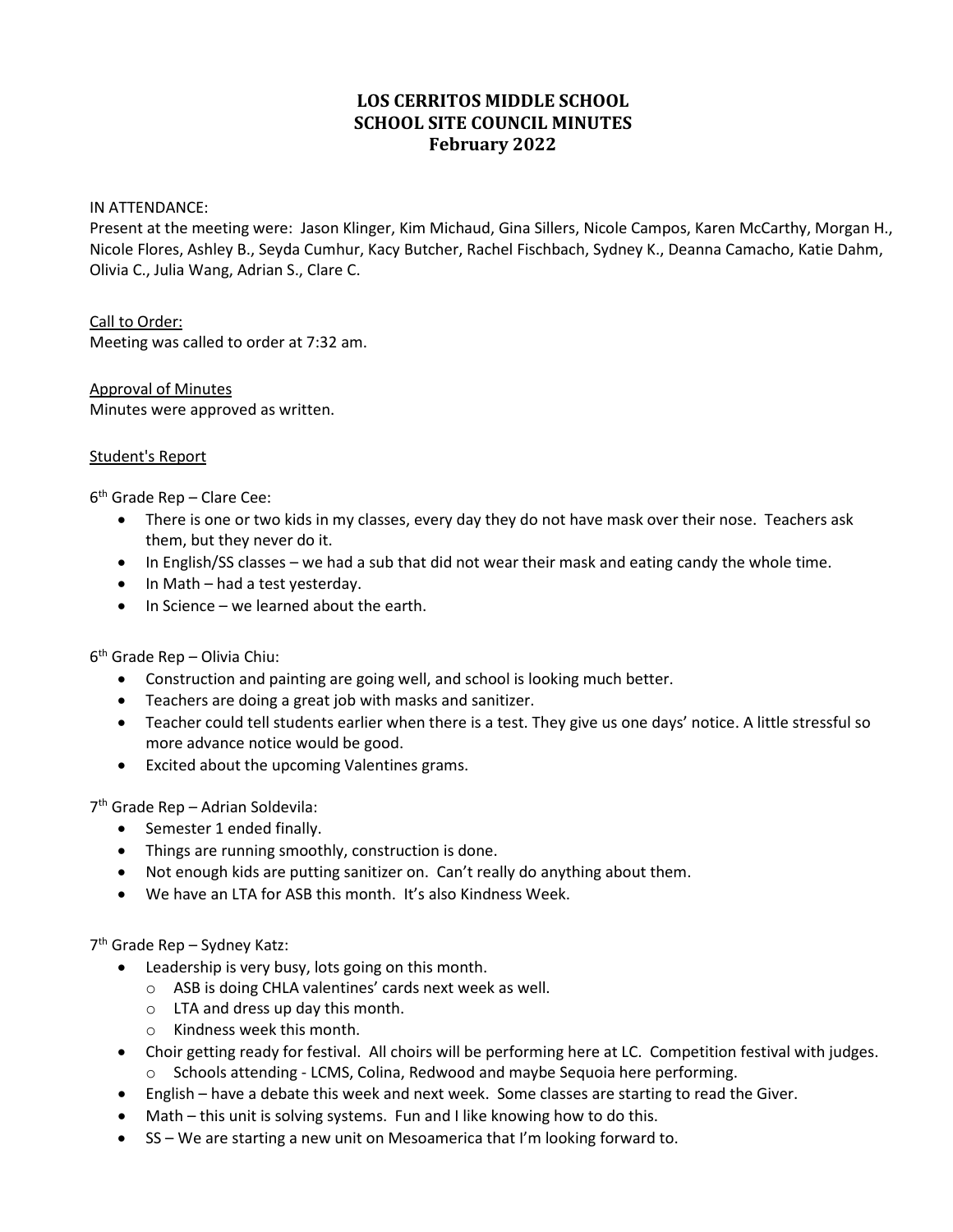8th Grade Rep – Ashley Bryant:

- Super excited that the Blacklite dance is back on.
- Leadership quarterly games In a group of 6 people, we make Pyramids on the grass. We have to make statues with your team. I think it's very dangerous.
- Valentine Grams are being sold. Usually a good turnout.
- Will have a dress up day coming up on Valentine's Day.

8th Grade Rep – Morgan Humphrey:

- Reminder in announcements with the backpack situation was a good thing. Yesterday was better with backpacks.
- Suggestion to have a teacher in the girls locker room more often to walk around every once in a while to check on kids. Lots of phones being brought in locker room and don't want pictures taken.
- The phone situation most teachers aren't aware when kids have their phones in the classroom. Lots of kids have phones in their pocket.
- Masks kids keep them above the nose, and when kids don't wear it correctly, teachers say something.
- I'm getting a perfect amount of work, not too much homework. I like having a little homework.
- Maybe during SEL zooms or doing an activity, we should try to close computers.
- Valentines Grams are going on sale.

#### Counselor's Report - Karen McCarthy:

- Very busy since returning from holiday.
- Had our 2<sup>nd</sup> virtual coffee with the counselors. Very successful! Had 39 parents show up. First coffee we had 8.
- Coming into Registration season.
	- $\circ$  Starting next week going out to elementary schools and talking to 5<sup>th</sup> grade students and sending home reminders for the parents so they can get registered.
	- $\circ$  On March 2<sup>nd</sup>, during SEL we will be showing videos through canvas to current 6<sup>th</sup> and 7<sup>th</sup> grade students. Then registration will go live.
- Continuing with SEL lessons. We've been concentrating on Smart Goals. Then moving on to Resiliency and Grit. Trying to make it interesting.
	- $\circ$  This last couple of sessions have been paper/pencil activities. Hard to get kids engaged. Any suggestions to make more interesting, please let us know.
- Still involved with  $6<sup>th</sup>$  grade tutoring with WHS students.
- We have a lunch bunch every Friday. Kids who don't have friends to sit with.
- Working with kids one on one as needed.
- Collaborating with other middle schools to be uniform throughout the district.

#### DAC Report – Cindy:

• Not Present

#### SEDAC Report – Deanna:

- Nothing to report. Should pick up next month.
- Klinger continue to struggle to get caught up with IEPs. With Covid its been hard to test kids.

#### GATE Report – Julie:

- No new updates for this meeting. Next GATE DAC meeting is this Friday.
- Klinger I had a WHS student reached out to me and wanted to come and do a STEM demonstration to our kids after school.
	- $\circ$  Julie the WHS Girls in STEM Club coming to do an activity at the end of February.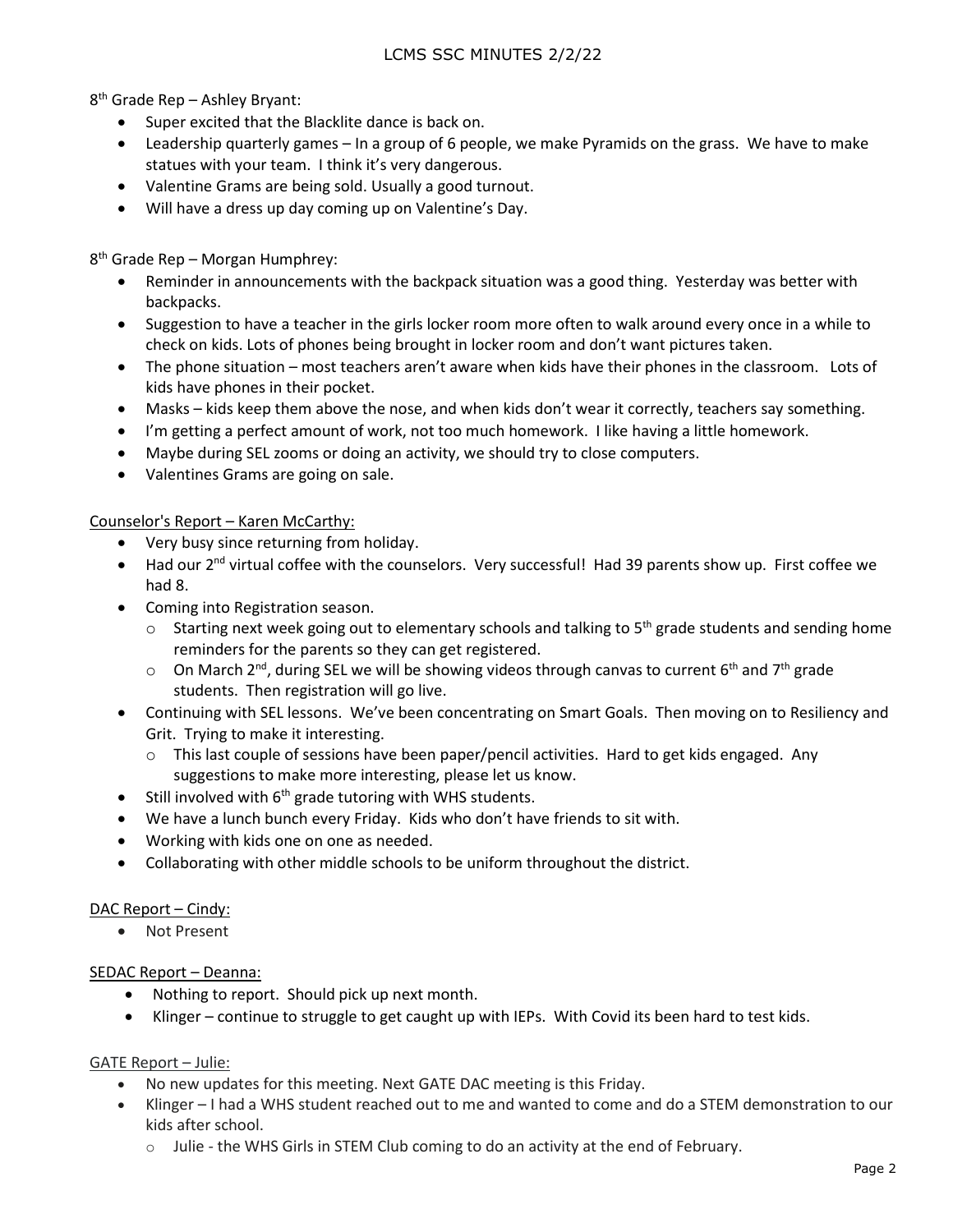# ELAC/DELAC Report – Claudia:

• Not present.

## PSTA Report – Deanna:

- Just finished up with nomination committee. In office is a list of the board for next year.
- On PTSA website, there is a list of nominees. Good board for next year. Have one position open for next year, parliamentarian, contact Amy Wang.
- You can join us at the General Association meetings, see PTSA website for dates. Look forward to seeing you there to vote for our new board.

# Boys & Girls Club Report – Franky (new Director):

• Not present.

# Teacher Reports:

- Flores report cards last week. Impressed with student grades. Participation I've seen a huge improvement with student engagement. Feel things are going well now.
- Fischbach agree, but seeing kids say they finish their assignments and then they play games.  $7<sup>th</sup>$  graders doing Mesoamerica and  $8<sup>th</sup>$  graders are starting the Oregon Trail game.
- Butcher- nice to start a fresh unit and a fresh semester. One on one student computer use is difficult. Kids are sneaking games instead of doing the work. Since computers are so important, I would suggest we get this software so teachers can monitor what students are doing on their computer. Program LandSchool.
- Klinger has a meeting with the technology director to rectify this situation. Computers are wide open. No filters.

#### Principal's Report – Jason Klinger:

- Finally, semester grading period ended yesterday. Had to extend window due to so many students being out.
- We were able to pull data on grades as well as who made principal's honor roll.
- Staff change Kathleen Farrar retired on Friday. Jennifer Wells will start in that position next Monday.
- Painting is going well. Gym looks better. School now looks like an art gallery.
- Our lunch pavilion won't start till May. Maybe finished by December of next year.
- N95 masks now available in office.
- Outdoor School talking with students and families. \$250 donation. If students don't pay they will still be able to go. Will have certain restriction for masks. Will be contacting families who didn't want to attend to see if I could offer them anything in order to participate.
- Will take 8<sup>th</sup> graders to Magic Mountain this year. Haven't been able to do this for last 2 years. PTSA agreed to pay the transportation.

# Old Business

No old business

# New Business

Single School Plan Progress Monitoring

- Just got midyear English assessments. Made growth through all grade levels.
	- $\circ$  6<sup>th</sup> grade 4 pts, 7<sup>th</sup> grade 7 pts, 8<sup>th</sup> grade 2 pts
	- $\circ$  SPED 6<sup>th</sup> grade 6 pts, 7<sup>th</sup> grade 11 pts
	- o Our ELD students made growth through all grade levels.
- Challenging to get kids to read.
- Math Benchmark scores –